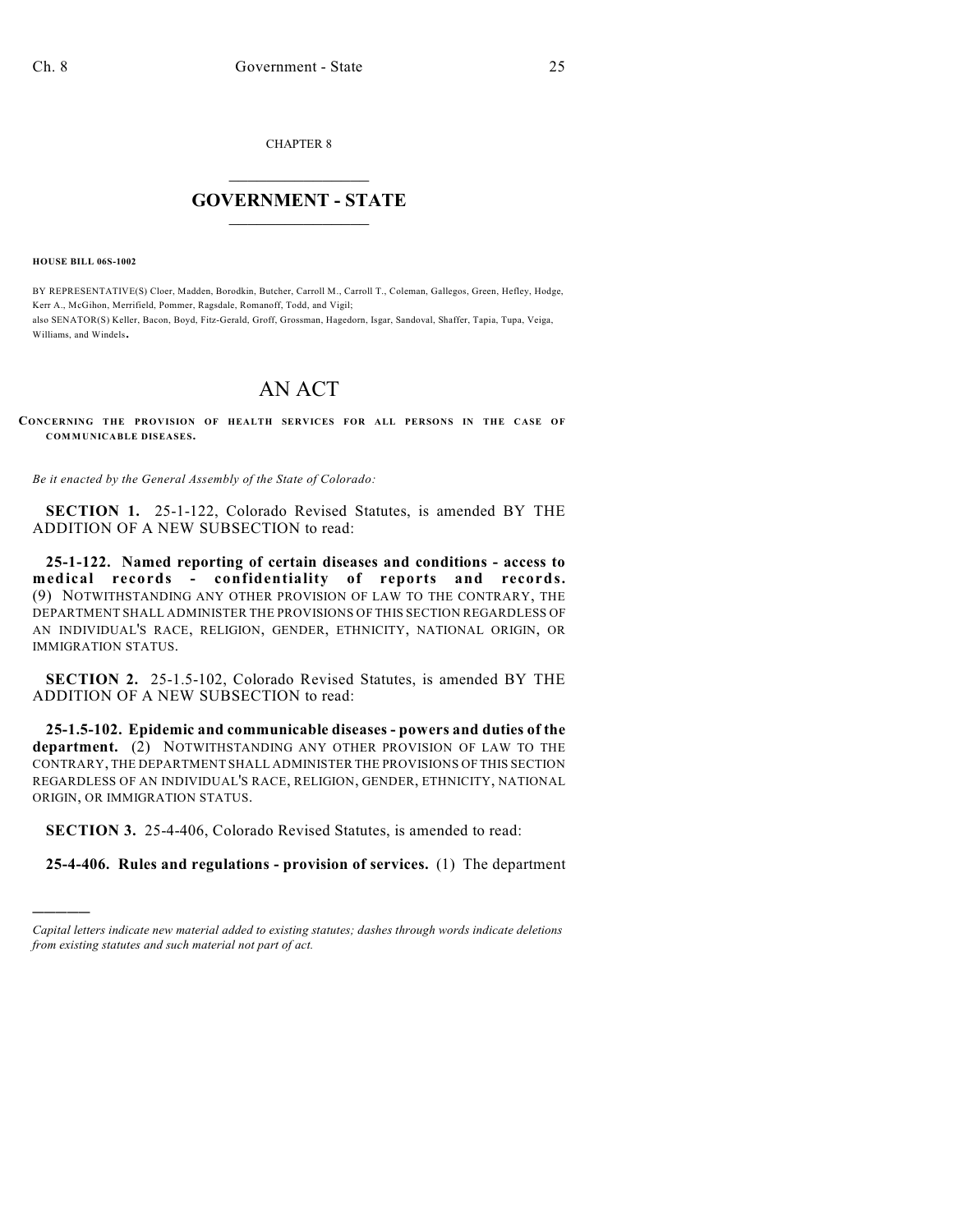26 Government - State Ch. 8

of public health and environment is directed to make such rules and regulations as are in its judgment necessary for the carrying out of the provisions of this part 4, including rules and regulations providing for the control and treatment of persons isolated or quarantined under the provisions of section 25-4-405, and such other rules and regulations not in conflict with provisions of this part 4 concerning the control of venereal disease and the care, treatment, and quarantine of persons infected therewith as it may from time to time deem advisable. All such rules and regulations so made shall be of force and binding upon all county and municipal health officers and other persons affected by this part 4 and shall have the force and effect of law.

(2) NOTWITHSTANDING ANY OTHER PROVISION OF THIS PART 4 TO THE CONTRARY, PROGRAMS AND SERVICES THAT PROVIDE FOR THE INVESTIGATION, IDENTIFICATION, TESTING, PREVENTIVE CARE, OR TREATMENT OF VENEREAL DISEASES SHALL BE AVAILABLE TO A PERSON REGARDLESS OF HIS OR HER RACE, RELIGION, GENDER, ETHNICITY, NATIONAL ORIGIN, OR IMMIGRATION STATUS.

**SECTION 4.** 25-4-512 (1) (c), Colorado Revised Statutes, is amended, and the said 25-4-512 is further amended BY THE ADDITION OF A NEW SUBSECTION, to read:

**25-4-512. Residency requirement for hospitalization assistance - provision of general services.** (1) Eligibility of persons applying for hospitalization assistance under this part 5 shall be limited to persons who:

(c) Have multidrug-resistant tuberculosis OR REQUIRE HOSPITALIZED ISOLATION, regardless of their IMMIGRATION STATUS OR length of residence in this state.

(2) NOTWITHSTANDING ANY OTHER PROVISION OF THIS PART 5 TO THE CONTRARY, AND EXCEPT FOR THE RESIDENCY REQUIREMENTS SET FORTH IN SUBSECTION (1) OF THIS SECTION FOR HOSPITALIZATION ASSISTANCE, PROGRAMS AND SERVICES THAT PROVIDE FOR THE INVESTIGATION, IDENTIFICATION, TESTING, PREVENTIVE CARE, OR TREATMENT OF TUBERCULOSIS SHALL BE AVAILABLE TO A PERSON REGARDLESS OF HIS OR HER RACE, RELIGION, GENDER, ETHNICITY, NATIONAL ORIGIN, OR IMMIGRATION STATUS.

**SECTION 5.** 25-4-905, Colorado Revised Statutes, is amended to read:

**25-4-905. Immunization of indigent children.** (1) The local health department, a public health or school nurse under the supervision of a licensed physician, or the department of public health and environment in the absence of a local health department or public health nurse shall provide, at public expense to the extent that funds are available, immunizations required by this part 9 to each child whose parents or guardians cannot afford to have the child immunized or, if emancipated, who cannot himself OR HERSELF afford immunization and who has not been exempted. The department of public health and environment shall provide all vaccines necessary to comply with this section as far as funds will permit. Nothing in this section shall preclude the department of public health and environment from distributing vaccines to physicians or others as required by law or the regulations RULES of the department. No indigent child shall be excluded, suspended, or expelled from school unless the immunizations have been available and readily